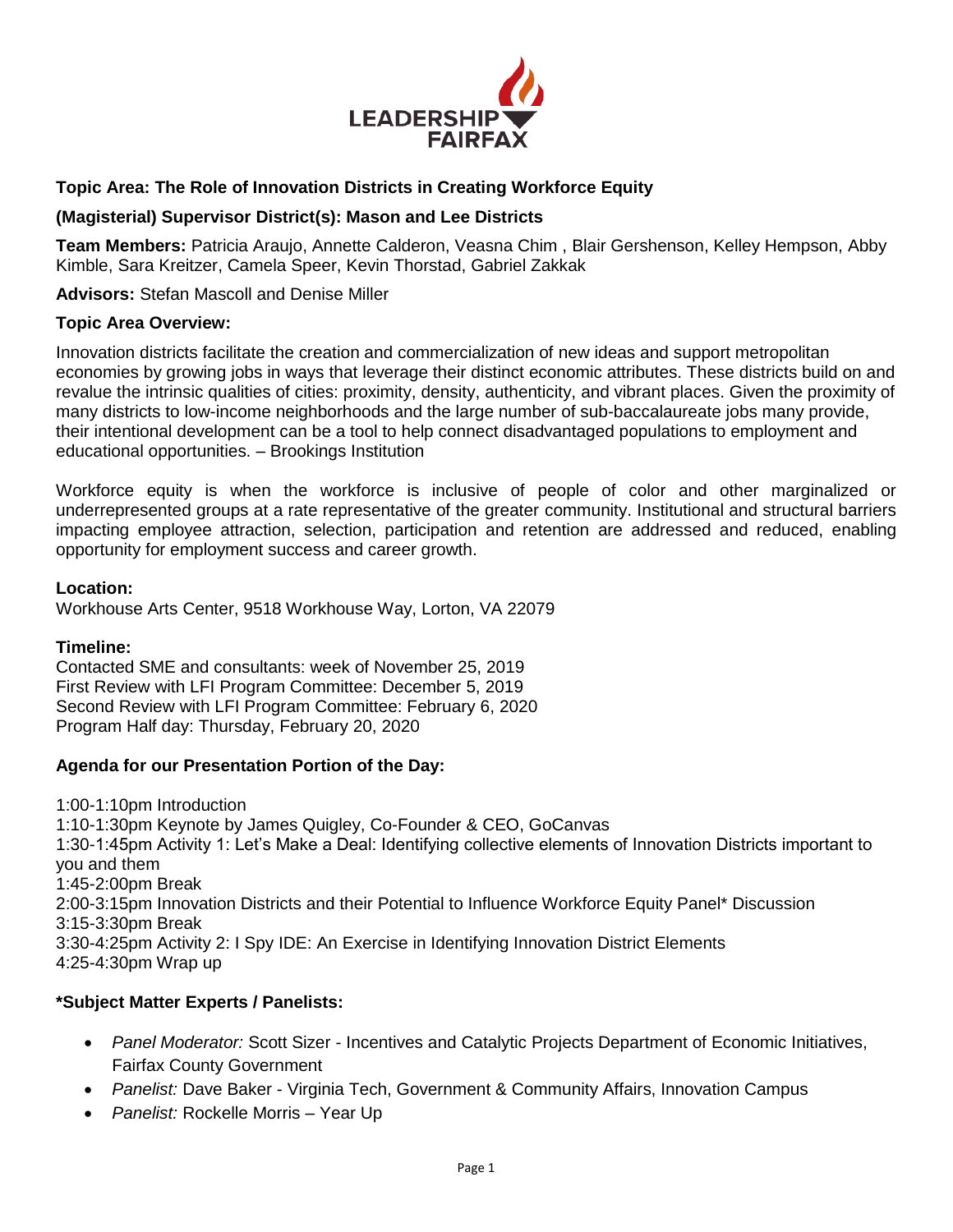- *Panelist:* David Ihire Center for Innovative Technology ( substitute for Robert Mazer Smart City Works)
- *Panelist:* Robin Wilson One Fairfax, Fairfax County Government

# **Primary Research Areas**

# **How do Innovation Districts promote/contribute to workforce equity?**

- Create job opportunities spanning varied educational backgrounds.
- Opportunity to energize low-income neighborhoods.
- Potential to create or expand internship/apprenticeship opportunities.
- Possible infrastructure updates and other support services.
- Facilitate/build connections between institutions, employers, and the public (including government).
- Provide transportation options to benefit older adults, people with disabilities, other people with transportation barriers.
- Fairfax County has a "fluid" population—many relocate to the county and there is an out-migration of millennials. Innovation Districts may serve as a potential way to attract millennials to stay in or return to Fairfax County.

# **What challenges do Innovation Districts pose to workforce equity?**

- Gentrification in other Innovation Districts in the US, the poverty levels declined within Innovation Districts and increased in neighboring areas.
- Increased market pressures—does this negatively impact employers/start-ups?
- Focus on one area (i.e. technology) could limit inclusion across populations/educational backgrounds, etc.
- Other Innovation District areas introduced taxes to fund educational programs is this an effective model (consider Fairfax County's "out-migration")?
- How "out-migration" of millennials and changing demographics impact the workforce and overall equity in Fairfax County.
- With the "One Fairfax" priority, what considerations are present for employers/workforce?

# **How does Fairfax County create and expand world-class research and development in the County?**

There is an existing footprint with technology-oriented companies—research indicates this can foster expansion/development:

- "For each new high-tech job… five additional local jobs are created outside the high-tech sector." – Enrico Moretti, Harvard University
- "Half of all STEM jobs are available to workers without a four-year college degree, and these jobs pay \$53,000 on average—a wage 10% higher than jobs with similar education requirements." – Jonathan Rothwell, *The Hidden STEM Economy*

One area for exploration is the degree of intent with establishing Innovation Districts, specifically related to the Embark Richmond Highway project. According to the Brookings Institution's *[One year after: Observations](https://www.brookings.edu/research/one-year-after-observations-on-the-rise-of-innovation-districts/)  [on the rise of innovation districts](https://www.brookings.edu/research/one-year-after-observations-on-the-rise-of-innovation-districts/)*: "the model of innovation districts has been embraced, co-opted, and (in some cases) misappropriated, further reinforcing the need for grounding this work in empirically based evidence."



# **At our presentation our moderator and panelists brainstormed the idea of an Innovation District in the Embark Richmond Highway project:**

- What assets are available in the Mount Vernon/Lee districts?
- How these items might contribute to "Embark Richmond Highway".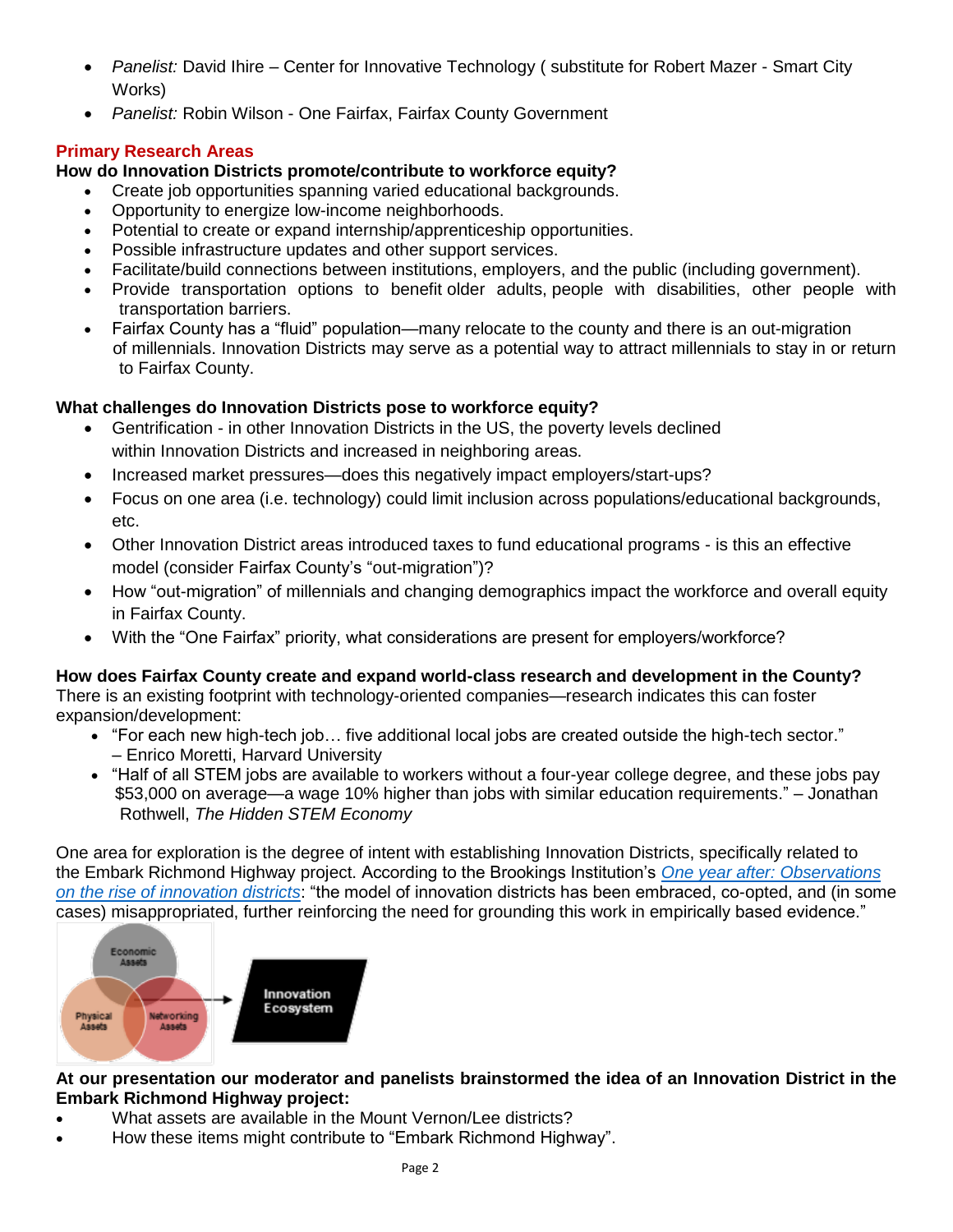- Action items to support the availability of these assets.
- Promoting "networking assets" to support idea exchange/innovation.

## **How can Fairfax County best promote Innovation Districts/economic development?**

The initial thought is to further research technology/how to best attract employers to? the area. Technology employers have the opportunity to attract individuals, foster job growth in other sectors, and partner with institutions. Technology is also a leading employment sector in Fairfax County. According to the [Fairfax](https://www.fairfaxcountyeda.org/publications/largest-employers/)  [County Economic Development Authority,](https://www.fairfaxcountyeda.org/publications/largest-employers/) **47% percent of employees at our largest companies work for professional, technical and scientific service firms.** In addition, Inova is developing an innovation district around health care at the former Exxon/Mobil site through the Inova Center for Personalized Health Innovation District. 

## **What affordability issues/challenges are associated with Innovation Districts?**

According to *[12 Principles guiding innovation districts](https://www.brookings.edu/blog/metropolitan-revolution/2017/09/08/12-principles-guiding-innovation-districts-2/)*, **"Successful [innovation] districts can, over time, drive up market pressures, impacting the ability of start-ups, maturing firms, and neighboring residents to remain in these areas.** Smart districts respond early, getting ahead of the curve through a range of policy moves and strategic projects that preserve affordability and the diversity it engenders."

## **Other Research Areas To Consider:**

- Has equity been a challenge in established Innovation Districts? If so, what steps have been taken to increase equity?
- How have small businesses in established Innovation Districts been impacted? What are the takeaways for Fairfax County?
- How might public/private partnerships support workforce equity within Innovation Districts in Fairfax County?
- What are the workforce entrepreneurship skills and opportunity gaps that may restrict Fairfax County now and in the future?
- Analyze the impediments to innovation within Fairfax County.
- Are there contributing elements—infrastructure, affordable housing (such as graduate student housing) near work centers, transportation, education, potential economic slowdown, race and gender—to these gaps?
- How do zoning changes promote innovation?
	- o In the Brooking Institution's 2017 report *[Clusters and Innovation Districts: Lessons from the](https://www.brookings.edu/wp-content/uploads/2017/12/es_20171208_bailyclustersandinnovation.pdf)  [United States Experience,](https://www.brookings.edu/wp-content/uploads/2017/12/es_20171208_bailyclustersandinnovation.pdf)* the idea is discussed that **infrastructure must be available and zoning rules must allow/encourage the development of start-up companies and labs.** What are the growth trends and forecasts in the open innovation entrepreneur space?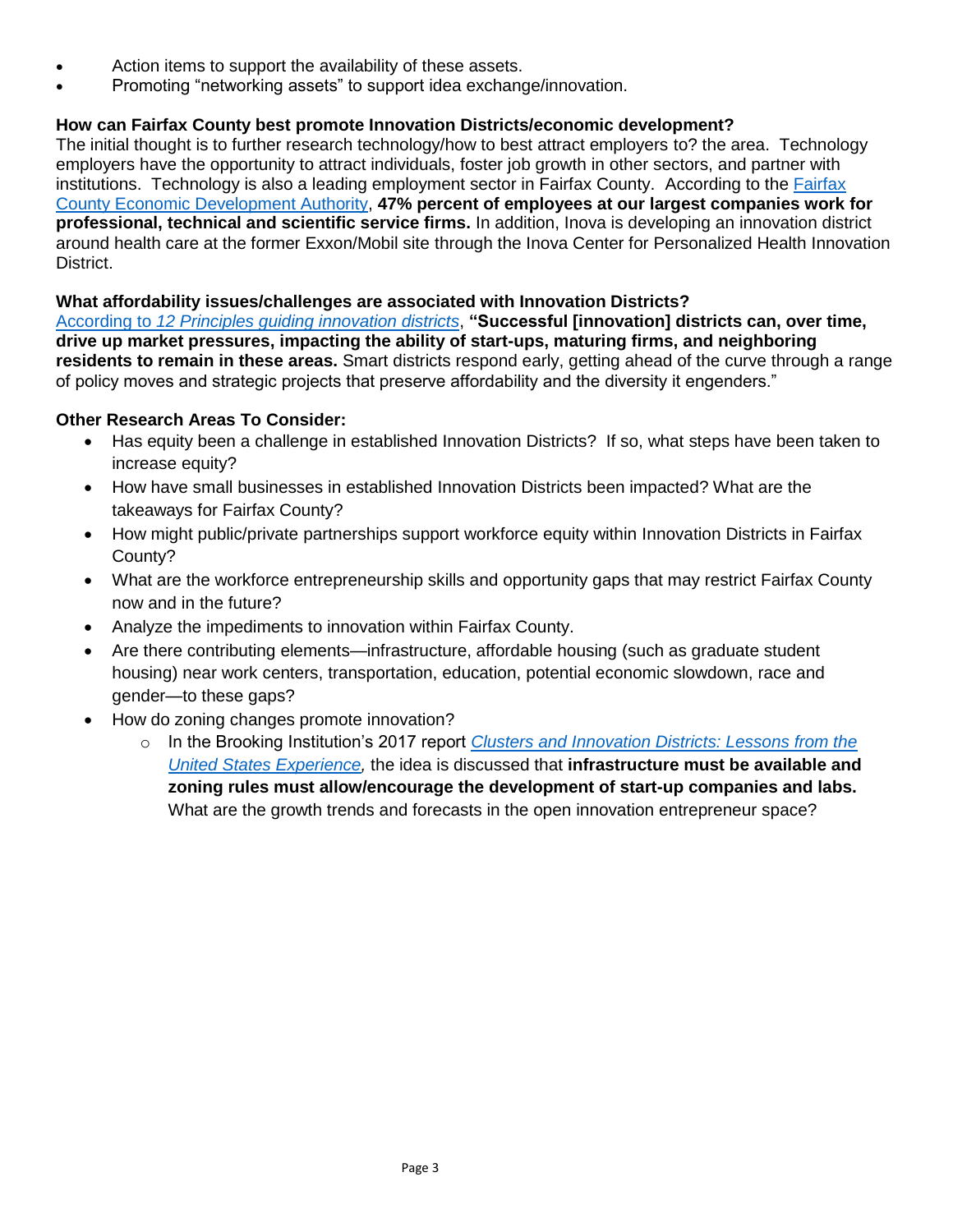# **Subject Matter Experts We Contacted:**

| Name                      | Company                                                                                   | Email                                                                         | Phone<br>number                       | Areas of Expertise                               |
|---------------------------|-------------------------------------------------------------------------------------------|-------------------------------------------------------------------------------|---------------------------------------|--------------------------------------------------|
| James<br>Quigley          | CEO Go Canva                                                                              | kiersten.helmey@gocanvas.com<br>(admin support)<br>james.quigley@gocanvas.com | 703-436-<br>8069;<br>866-242-<br>9334 | Innovation                                       |
| Eta<br>Nahapetia<br>n     | LFI 19 Economic<br><b>Success Program</b><br>Coordinator                                  | eta.nahapetian@fairfaxcounty.g<br>$\underline{\mathsf{ov}}$                   | 703-324-<br>4320                      | <b>Fairfax County</b>                            |
| <b>Ester Lee</b>          | <b>CEO Refraction</b><br>and Former<br><b>Director</b>                                    | hello@refractionpoint.org                                                     | 703-429-<br>1254                      | Innovation/Entrepreneursh<br>ip                  |
| Robert<br>Mazer           | CoFounder                                                                                 | robert@smartcityworks.io.                                                     | <b>NA</b>                             | Smart City Works,<br>Arlington                   |
| <b>Steven</b><br>Patridge | <b>VP Workforce</b><br>Development                                                        | spartridge@nvcc.edu                                                           | 703-323-<br>3282                      | NOVA/Education                                   |
| <b>Scott Sizer</b>        | Incentives and<br>Catalytic Projects<br>Department of<br>Economic<br>Initiatives          | scott.sizer@fairfaxcounty.gov                                                 | 703-324-<br><b>258I</b>               | <b>Fairfax County</b>                            |
| Meaghan<br>Kiefer         | <b>Small Business</b><br>Coordinator                                                      | meaghan.kiefer@fairfaxcounty.g<br>$\overline{O}V$                             | 703-324-<br>3278                      | <b>Fairfax County</b>                            |
| Robert<br><b>Stazler</b>  | <b>City Manager</b>                                                                       | rob.stalzer@fairfaxva.gov                                                     | 703-385-<br>7850                      | <b>Previous Fairfax County</b><br>Lead           |
| Ed Albrigo                | President and<br>CEO, Center for<br>Innovative<br>Technology (CIT)                        | ed.albrigo@cit.org                                                            | 703-689-<br>3040                      | Tech/Innovation                                  |
| David<br>Ihrie,           | <b>Chief Technology</b><br>Officer CIT                                                    | david.ihrie@cit.org                                                           | (703)<br>689-3000                     | Technology                                       |
| Tom<br>Weithman           | President and<br>Chief Investment<br>Officer                                              | tom.weithman@cit.org                                                          | 703-689-<br>3060                      | <b>Business</b>                                  |
| Victor<br><b>Hoskins</b>  | President and<br><b>CEO/Fairfax</b><br><b>County Economic</b><br>Development<br>Authority | vhoskins@fceda.org                                                            | 703-790-<br>0600                      | Innovation and Economic<br>Development           |
| <b>Mark</b><br>Scarano    | Executive<br>Director/Communi<br>ty Business<br>Partnership (CBP)                         | mark@cbponline.org                                                            | 703-768-<br>1440                      | <b>Business Development</b><br>and Collaboration |